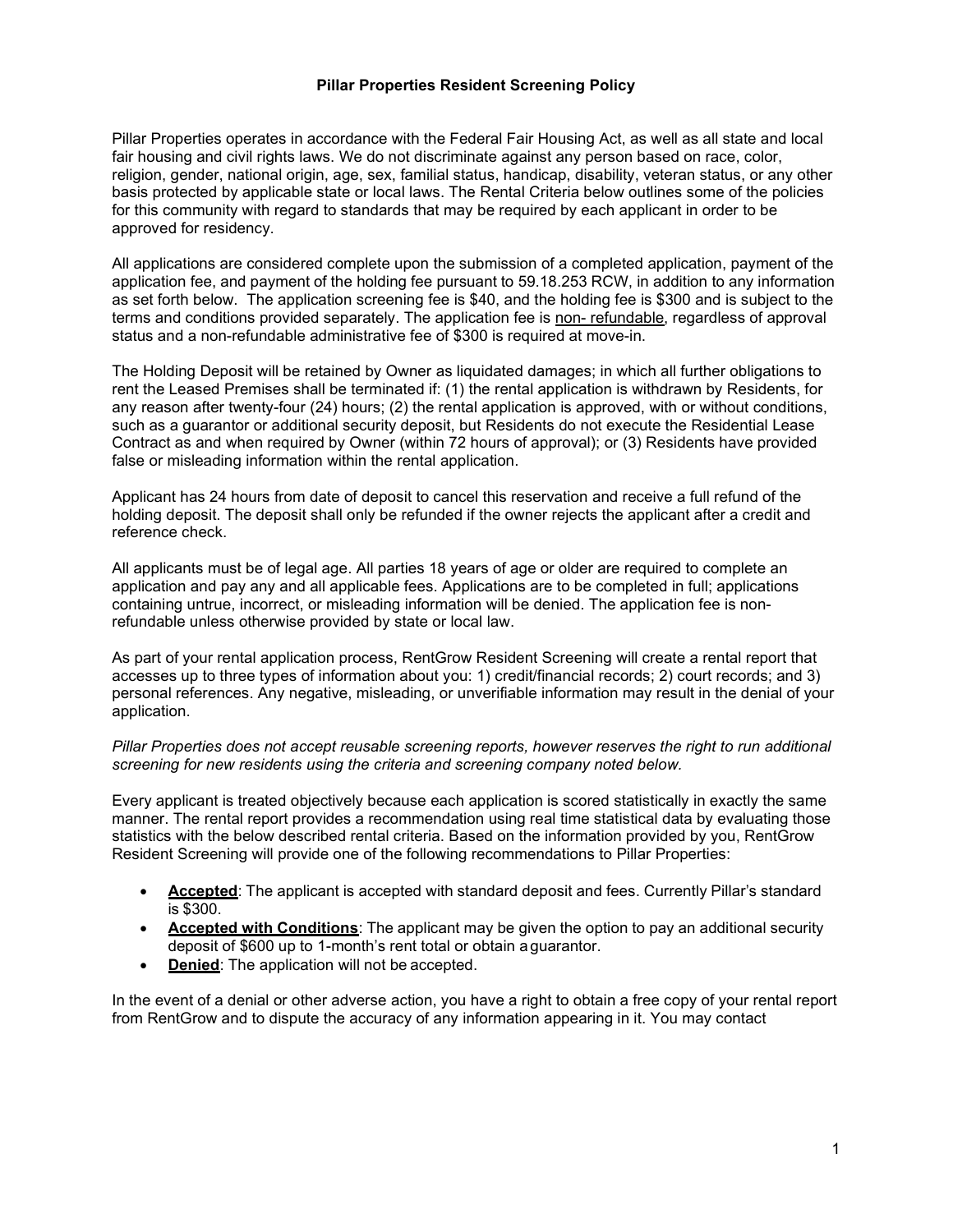RentGrow electronically at https://www.rentgrow.com/request-now/, by phone (800) 898-1351 or mail at RentGrow Consumer Relations, 177 Huntington Avenue, Suite 1703, #74213, Boston, MA 02115.

1. OCCUPANCY GUIDELINES – The following occupancy standards apply based on two (2) persons per bedroom, plus one (1) per apartment:

| One Bedroom   | Three Persons       |
|---------------|---------------------|
| Two Bedroom   | <b>Five Persons</b> |
| Three Bedroom | Seven Persons       |

Residents who exceed these occupancy standards during the lease term, will be required, upon the end of the current lease term to either:

- a. Transfer into another available apartment which has more bedrooms at the larger units current rental rate; or
- b. Vacate the unit.

2. IDENTIFICATION – All applicants are required to provide positive identification including one of the following: government issued identification (military identification, driver's license or passport), birth certificate, social security card, or other verifiable identification.

3. INCOME – Applicant must provide at least 6 months of stable, verifiable income as to amount and receipt. Failure to provide at least 6 months verifiable income may require an additional deposit or guarantor. If applicant is self employed applicant must provide the most recent year of personal tax returns and 1 year of business tax returns with application.

Income must be verified in writing as to its amount or receipt by applicant, please read Pillar Properties' supporting income documents listed below:

- 3 Most Recent Paystubs
- Tax Return From the Most Current Year
- Bank Statements that Total Three Times the Monthly Rent for the Term of the Lease
- Offer Letter
- Employer, State Institution, Government Institution or Loan Documents that Support a Housing or Living Stipend

Pillar Properties will not accept any screen shots or deposit confirmation activity. All items and deposit amounts listed above are subject to change. Paperwork must be valid and current.

4. RENT TO INCOME RATIO – Written verification of income equal to three (3) times the monthly rent per household is required along with necessary supporting documents.

5. CREDIT – RENTGROW evaluates credit and rental history against indicators of future rent payment performance. All applications are evaluated based on statistical data available such as payment history, quantity and type of accounts, outstanding debt, and age of accounts. The rental scoring system will compare your application to RENTGROW's database and by evaluating those statistics and real data in accordance with this criteria, RENTGROW will provide management with a recommendation.

Minimum grounds for denial include:

- Excessive collection accounts, including utility accounts (regardless of status).
- Rental housing debt, evictions, or collections within the last five (5) years will result in automatic denial of the application.
- More negative than positive account history may be approved subject to an additional deposit.